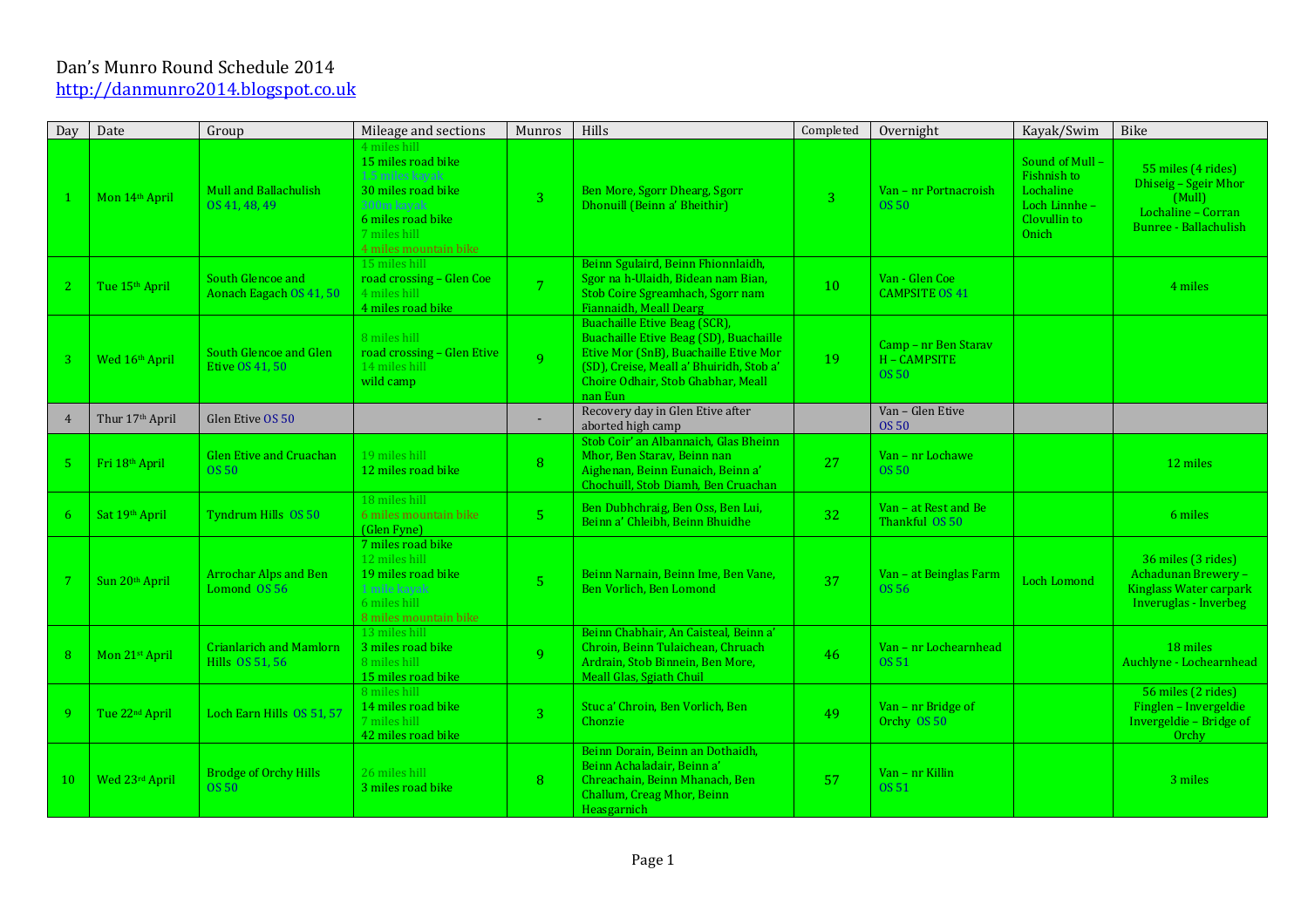| Day | Date                        | Group                                                  | Mileage and sections                                                                                                                            | Munros         | <b>Hills</b>                                                                                                                                                                         | Completed | Overnight                                       | Kayak/Swim | Bike                                                          |
|-----|-----------------------------|--------------------------------------------------------|-------------------------------------------------------------------------------------------------------------------------------------------------|----------------|--------------------------------------------------------------------------------------------------------------------------------------------------------------------------------------|-----------|-------------------------------------------------|------------|---------------------------------------------------------------|
| 11  | Thur 24 <sup>th</sup> April | Glen Lyon Hills OS 51                                  | 4 miles hill<br>road crossing - Glen Lyon<br>5 miles hill<br>road crossing - Loch<br>Daimh<br>5 miles hill<br>9 miles road bike<br>4 miles hill | $\overline{4}$ | Meall Ghaordie, Stuchd an Lochain,<br>Meall Buidhe, Meall nan Tarmachan                                                                                                              | 61        | Van - nr Morenish<br>OS 51                      |            | 9 miles<br>East end Loch an Daimh -<br>Lochan na Lairige      |
| 12  | Fri 25 <sup>th</sup> April  | Lawers Group and Glen<br>Lyon Hills OS 51              | 8 miles hill<br>road crossing - Invervar<br>15 miles hill                                                                                       | 12             | Mealla'Choire Leith, Meall Corranaich,<br>Bheinn Ghlas, Ben Lawers, An Stuc,<br>Meall Garbh, Meall Greigh, Carn Gorm,<br>Meall Garbh, Carn Mairg, Meall nan<br>Aighean, Schiehallion | 73        | Van - nr Tummel<br>Bridge OS 51                 |            |                                                               |
| 13  | Sat 26th April              | Drumochter Hills OS 42                                 | 20 miles road bike<br>11 miles hill<br>road crossing - Pass of<br>Drumochter<br>14 miles hill                                                   | 7 <sup>1</sup> | Sgalrrneach, Beinn Udlamain, A'<br>Mharconaich, Geal Charn, A'<br>Bhuidheanach Bheag, Carn na Cairn,<br><b>Meall Chuaich</b>                                                         | 80        | Van - nr Dalwhinnie<br><b>OS 42</b>             |            | 20 miles<br>Lasintullich - Dalnaspidal<br>Logde in Glen Garry |
| 14  | Sun 27 <sup>th</sup> April  | Tarf Hills OS 43                                       | 30 miles road bike<br>29 miles hill<br>wild camp nr Loch Tilt                                                                                   | 7 <sup>1</sup> | Carn Liath, Braigh Coire Chruinn-<br>blhalgain, Carn nan Gabbhar, Carn a'<br>Chlamain, Beinn Dearg, Carn an<br>Fhidhleir, AnSgarsochh                                                | 87        | Camp - Upper Tilt<br>OS 43                      |            | 30 miles<br>Nr Dalwhinnie - Nr Blair<br>Atholl                |
| 15  | Mon 28th April              | Tilt and West Lochnagar<br>Hills $OS$ 43               | 21 miles hill<br>road crossing - Cairnwell<br>Ski Centre                                                                                        | 8              | Carn Bhac, Beinn Iutharn Mhor, Carn<br>an Righ, Glas Tulaichean, An Socach,<br>Carn a' Gheoidh, The Cairnwell, Carn<br>Aosda                                                         | 95        | Camp - east of Cairn of<br>Claise<br>OS 43.44   |            |                                                               |
| 16  | Tue 29th April              | Day off at Braemar                                     |                                                                                                                                                 |                |                                                                                                                                                                                      |           | Van - Cairnwell Ski<br>Centre OS 43             |            |                                                               |
| 17  | Wed 30 <sup>th</sup> April  | <b>Glenshee and Glen Clova</b><br>OS 43, 44            | 15 miles hill                                                                                                                                   | 8              | Creag Leacach, Glas Maol, Cairn of<br>Claise, Carn an Tuirc, Tolmount, Tom<br>Buidhe, Mayar, Dreish,                                                                                 | 103       | Van - Glen Doll<br>OS 44                        |            |                                                               |
| 18  | Thur 1 <sup>st</sup> May    | Lochnagar OS 44                                        | 10 miles hill<br>Road bike 20 miles                                                                                                             | 5 <sup>1</sup> | Broad Cairn, Cairn Bannoch, Carn an<br>t-Sagairt Mor, White Mounth,<br>Lochnagar,                                                                                                    | 108       | Van - nr Braemar<br>OS 43                       |            |                                                               |
| 19  | Fri 2 <sup>nd</sup> May     | Mount Keen OS 44                                       |                                                                                                                                                 | $\mathbf{1}$   | <b>Mount Keen</b>                                                                                                                                                                    | 109       | Van - nr Braemar<br><b>OS 43</b>                |            |                                                               |
| 20  | Sat 3rd May                 | Cairngorms East OS 36                                  | 26 miles hill<br>Corrour bothy                                                                                                                  | 7 <sup>1</sup> | Ben Avon, Beinn a' Bhuird, Beinn<br>Bhreac, Beinn a' Chaorain, Bynack<br>More, Cairngorm, Beinn Mheadhoin                                                                            | 116       | <b>Corrour Bothy</b><br><b>OS 36</b>            |            |                                                               |
| 21  | Sun 4th May                 | <b>Cairngorms Central</b><br>OS 36.43                  | 14 miles hill                                                                                                                                   | 7 <sup>1</sup> | Derry Cairngorm, Ben Macdui, Carn<br>a' Mhaim, The Devil's Point, Sgor an<br>Lochain Uaine, Cairn Toul, Braeriach                                                                    | 123       | Van - nr<br>Kingussiie/Newtonmor<br>e OS 35, 43 |            |                                                               |
| 22  | Mon 5 <sup>th</sup> May     | <b>Cairngorms West</b><br>OS 36, 43                    | 26 miles hill                                                                                                                                   | 4 <sup>1</sup> | Beinn Bhrotain, Monadh Mor, Mullach<br>Clach a'Bhlair, Sgor Gaoith                                                                                                                   | 127       | Van - nr Newtonmore<br>OS 35, 43                |            |                                                               |
| 23  | Tue 6 <sup>th</sup> May     | Monadh Liath and<br><b>Creag Meagaidh</b><br>OS 34, 35 | 16 miles road bike<br>19 miles hill<br>road crossing- Garva<br>bridge<br>17 miles hill                                                          | 9              | Carn Sgulain, A' Chailleach, Carn<br>Dearg, Geal Charn, Carn Liath, Stob<br>Poite Coire Ardair, Creag Meagaidh,<br>Beinn a' Chaorainn, Beinn Teallach                                | 136       | Van - nr Loch Laggan<br><b>OS 34</b>            |            | 16 miles                                                      |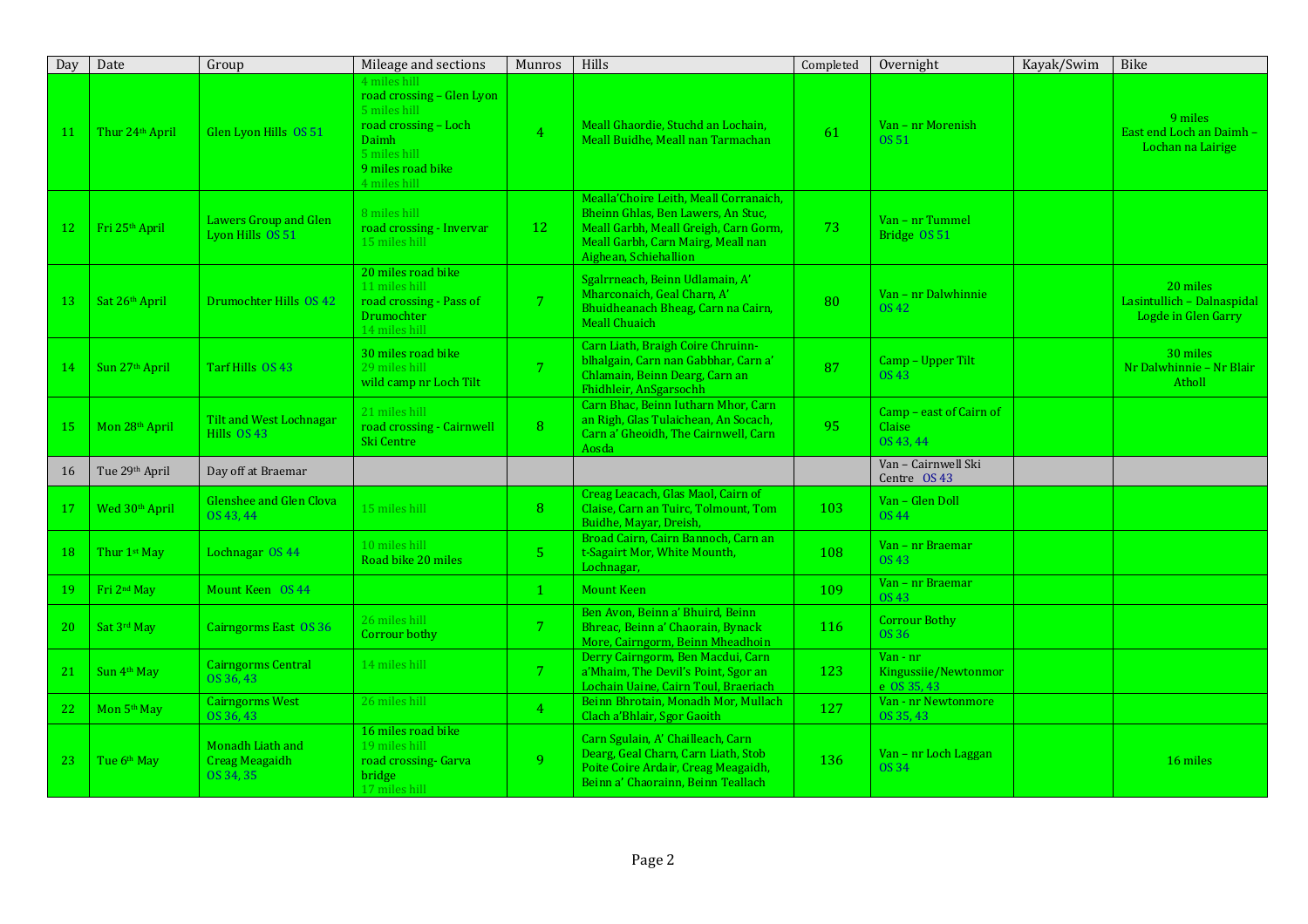| Day | Date                      | Group                                         | Mileage and sections                                                                                      | Munros         | <b>Hills</b>                                                                                                                                                                                                                         | Completed | Overnight                          | Kayak/Swim | Bike     |
|-----|---------------------------|-----------------------------------------------|-----------------------------------------------------------------------------------------------------------|----------------|--------------------------------------------------------------------------------------------------------------------------------------------------------------------------------------------------------------------------------------|-----------|------------------------------------|------------|----------|
| 24  | Wed 7th May               | Loch Laggan and Loch<br>Ericht Hills OS 42    | 4 miles road bike<br>3 miles mountain bike<br>16 miles hill<br>Culra bothy                                | 7 <sup>7</sup> | Creag Pitridh, Geal Charn, Beinn a'<br>Chlachair, Beinn Eibhin, Aonach Beag,<br><b>Geal Charn, Carn Dearg</b>                                                                                                                        | 143       | Culra Bothy OS 42                  |            | 7 miles  |
| 25  | Thur 8 <sup>th</sup> May  | Loch Ossian and Loch<br>Treig Hills OS 41, 42 | 25 miles hill                                                                                             | 7 <sup>7</sup> | Beinn Bheoil, Ben Alder, Sgor Gaibhre,<br>Carn Dearg, Beinn na Lap, Chno<br>Dearg, Stob Coire Sgriodain                                                                                                                              | 150       | Van - nr Glen Spean OS<br>41       |            |          |
| 26  | Fri 9th May               | North of Glen Nevis<br>OS 41                  | 19 miles hill                                                                                             | 10             | Stob Coire Easain, Stob a'Choire<br>Mheadhoin, Stob Ban, Stob Choire<br>Claurigh, Stb Coire an Laoigh, Sgurrr<br>Choinnich Mor, Aonach Beag, Aonach<br>Mor, Carn Mor Dearg, Ben Nevis                                                | 160       | Van - Glen Nevis<br>OS 41          |            |          |
| 27  | Sat 10 <sup>th</sup> May  | Mamores OS 41                                 | 3 miles mountain bike<br>17 miles hill<br>24 miles road bike                                              | 10             | Binnein Beag, Binnein Mor, Sgurr<br>Eilde Mor, Na Gruagaichean, Stob<br>Coire a' Chairn, An Gearanach, Am<br>Bodach, Sgurr a Mhaim, Stob Ban,<br>Mullach nan Coirean                                                                 | 170       | Van - Glenfinnan<br>OS 40          |            | 27 miles |
| 28  | Sun 11 <sup>th</sup> May  | Glenfinnan and Loch<br>Lochy OS 51            | 14 miles hill<br>15 miles road bike<br>7 miles hill<br>3 miles mountain bike<br>20 miles road bike        | 5 <sub>1</sub> | Sgurr nan Coireachen, Sgurr Thuilm,<br>Gulvain, Meall na Teanga, Sron<br>a'Choire Ghairbh                                                                                                                                            | 175       | Van – nr Laggan<br><b>OS 51</b>    |            | 38 miles |
| 29  | Mon 12 <sup>th</sup> May  | Knoydart OS 33                                | 32 miles hill                                                                                             | 8 <sup>°</sup> | Gairich, Sgurr Mor, Sgurr nan<br>Coireachan, Garbh Chioch Mhor, Sgurr<br>na Ciche, Meall Buidhe, Luinne<br>Bheinn, Ladhar Bheinn                                                                                                     | 183       | Van - nr Kinloch Hourn<br>OS 33    |            |          |
| 30  | Tue 13 <sup>th</sup> May  | South Glen Shiel OS 33                        | 4 miles hill<br>road crossing Glen<br><b>Ouioch</b><br>16 miles hill<br>camp - east of Sgurr na<br>Sgine? | 10             | Sgurr a' Mhaoraich, Gleouraich,<br>Spidean Mialach, Creag a' Mhaim,<br>Druim Shionnach, Aonach air Chrith,<br>Maol Chinn-dearg, Sgurr an Doire<br>Leathain, Sgurr an Lochain, Creag nan<br>Damh                                      | 193       | Van - Glen Shiel OS 33             |            |          |
| 31  | Wed 14th May              | <b>Kintail and Blaven</b><br>OS 32, 33        | 10 miles hill<br>10 miles road bike<br>400m kayak<br>30 miles road bike                                   | 3 <sup>1</sup> | Sgurr na Sgine, The Saddle,<br><b>Beinn Sgritheall</b>                                                                                                                                                                               | 196       | <b>Bothy - Camasunary</b><br>OS 32 |            | 28 miles |
| 32  | Thur 15 <sup>th</sup> May | Skye Cuillin (1) OS 32                        | 18 miles hill                                                                                             | 8              | Sgurr nan Eag, Sgurr Dubh Mor, Sgurr<br>Alasdair, Sgurr Mich Choinnich,<br>Inaccaessible Pinnacle, Sgurr na<br>Banachdich, Sgurr a' Ghreadaigh,<br>Sgurr a' Mhadaidh                                                                 | 204       | Glen Brittle OS 33                 |            |          |
| 33  | Fri 16th May              | Skye Cuillin (2) OS 32                        | 18 miles hill                                                                                             | 4 <sup>1</sup> | Bruach na Frithe, Am Basteir, Sgurr<br>nan Gillean, Blaven                                                                                                                                                                           | 208       | Van - Loch Cluanie<br>OS 33        |            | 54 miles |
| 34  | Sat 17 <sup>th</sup> May  | North Glen Sheil<br>OS 33.34                  | 54 miles road bike<br>12 miles hill                                                                       | 12             | Carn Ghluasaid, Sgurr na<br>Conbhairean, Sail Chaorainn,<br>A'Chralaig, Mullach Fraoch-choire,<br>Ciste Dhubh, Aonach Mheadhoin,<br>Sgurr a' Bhealaich Dheirg, Saileag,<br>Sgurr na Ciste Duibhe, Sgurr na<br>Carnach, Sgurr Fhuaran | 220       | <b>Bothy - Glenlicht House</b>     |            |          |